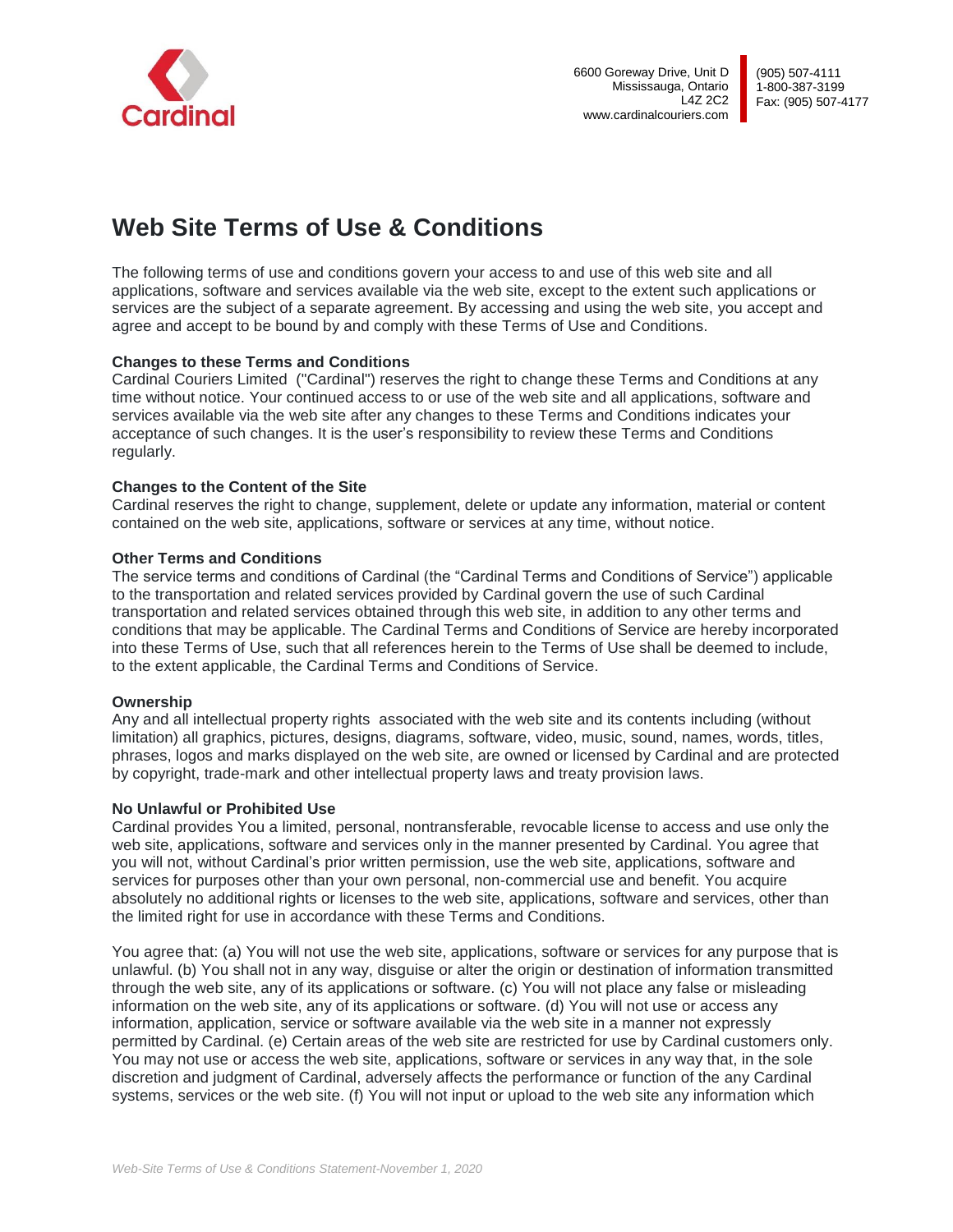contains viruses, Trojan horses, worms or other computer programming routines that are intended to damage or interfere with the web site or any system that infringes the intellectual property rights of another.

Except as expressly provided in these Terms and Conditions, any modification, reproduction, retransmission, distribution or republication in whole or in part, or any other exploitation of the web site, any of its applications or software, without Cardinal's prior written permission, is strictly prohibited.

# **Access to Shipping Related Applications, Software and Information through the Web Site**

Cardinal reserves the right to restrict or prevent your access to or use of the web site, any of its applications or software if your access or use is deemed by Cardinal, in its sole and absolute discretion, to be detrimental in any respect to the operation of the web site, any of its applications.

Your use and access of the Shipping Related Applications, Software and Information are subject to the following terms: (a) The "Shipping Related Applications" are comprised of the Cardinal applications which are used to provide tracking, address validation and other functions or information related to the shipment of packages via Cardinal. The Shipping Related Applications and Information gained from such applications ("Shipping and/or Receiver Information") are to be used in association with packages shipped by or to You or on Your behalf and for no other purpose. (b) The Shipping Related Applications and Shipping Information are the private property of Cardinal. (c) Cardinal authorizes You to use tracking functionality within the Shipping Related Applications solely to track shipments tendered by or for You to Cardinal for pick-up and delivery and for no other purpose. (d) Without limitation, no authorization is granted to make any of the Shipping Information available to any other party, on any web site or otherwise reproduce, distribute, copy, store, use or sell the Shipping Information for commercial gain without the express written consent of Cardinal.

Any access or use that is inconsistent with these terms is unauthorized and strictly prohibited. For greater certainty, you agree to cease and desist from any such detrimental access or use immediately upon request by Cardinal.

#### **Third Party Sites**

The web site may provide links to third-party web sites or resources. These sites are provided solely as a convenience to You and not as an endorsement by Cardinal of the content on such linked sites. Cardinal does not endorse or provide any representations or warranties for the information contained on those web sites or guarantee their quality, accuracy, reliability, completeness, software, non-infringement, merchantability, service or applications found at any linked site. Cardinal is not responsible for the availability of the linked sites or the content or activities of such sites. If You decide to access linked sites, you do so at your own risk. In addition, your use of linked sites is subject to any applicable policies and terms and conditions of use, including but not limited to, the linked site's privacy policy.

#### **Viruses**

The downloading of content from the web site, any of its applications or software is done at your own risk. Cardinal does not guarantee or warrant that the content of the web site, any of its applications or software are compatible with your computer system(s) or that the web site or the content the web site, any of its applications or software will be free of viruses, worms, trojan horses or disabling devices or other code that exhibits contaminating or destructive properties. You are responsible for implementing security measures to protect the integrity of your computer system(s), including any cost of any security measures, any repairs or connections of and to your computer(s) system that may be necessary as a result of your use of the web site, any of its applications or software.

#### **Disclaimer and Limitation of Liability**

THE WEB SITE AND THE CONTENT ARE PROVIDED "AS IS" WITHOUT WARRANTY OR CONDITION OF ANY KIND. USE OF THE SITE OR THE CONTENT IS AT YOUR OWN RISK. CARDINAL DOES NOT MAKE ANY REPRESENTATIONS, WARRANTIES OR CONDITIONS ABOUT THE QUALITY, ACCURACY, RELIABILITY, COMPLETENESS, OR TIMELINESS OF THE SITE OR THE